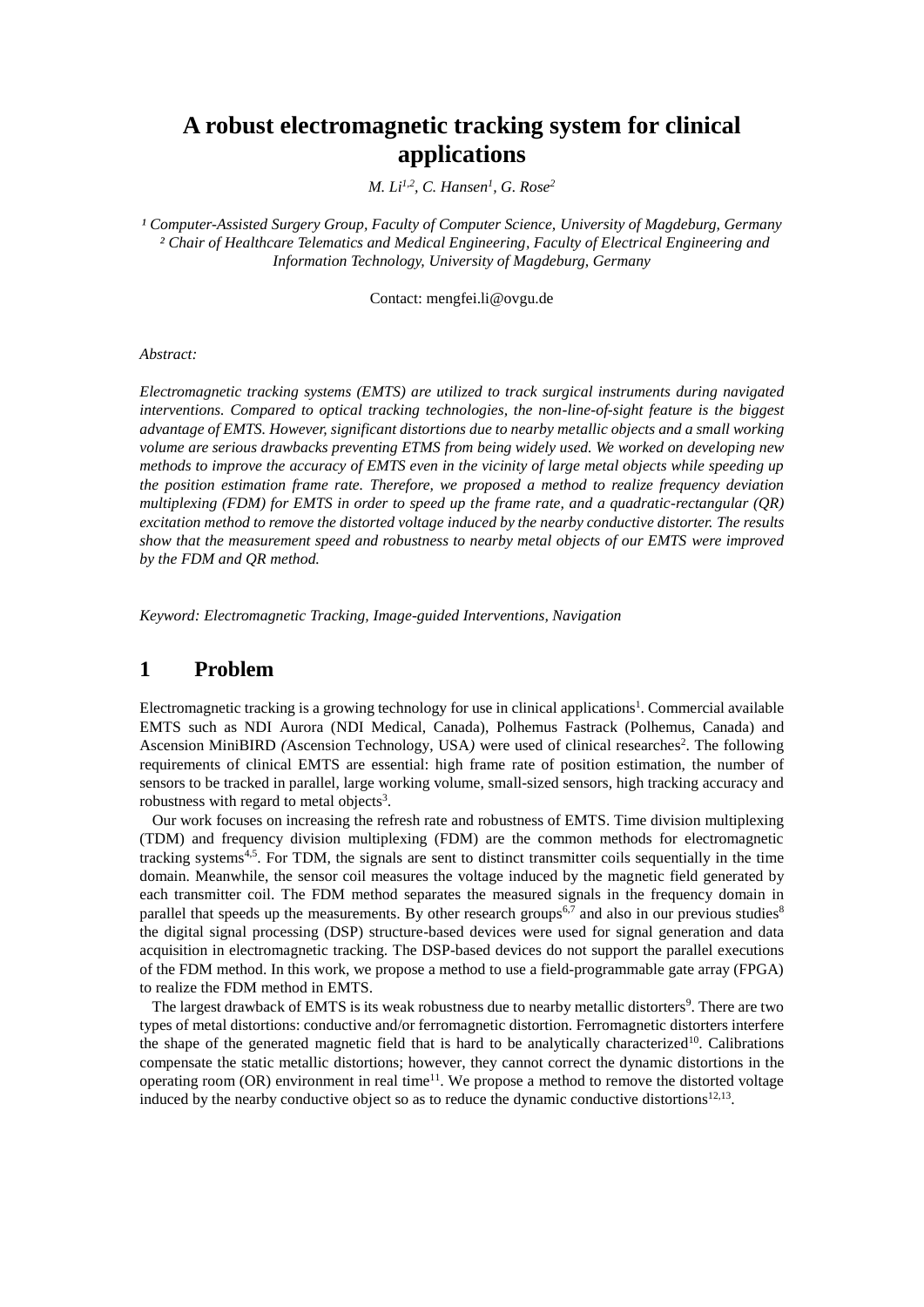## **2 Method**

#### *A. Experimental Setup*

NDI Aurora 5-DOF catheter (NDI Medical, Canada) were selected as the EM sensors because they are widely used in clinical applications. Eight channels of voltage signals were generated and passed through eight current feedback amplifiers LT1210 (Linear Technology, USA) into the transmitter coils to produce magnetic fields. The voltage induced in the sensor coil were increased by a micropower amplifier LT1168a (Linear Technology, USA) and measured by the system. The core element of the EMTS experiment setup in our lab is the NI PXIe 8133 system (National Instrument, USA). It was used to program the FPGA board in NI PXI 7854R (National Instrument, USA) for signal generation and data acquisition. The PXI system also realizes direct memory access (DMA) communication between FPGA and the central processing unit (CPU). Figure 1 shows the experimental setup of the EMTS. As a standard testing platform, the experimental setup of EMTS allows us to use it for distinct research purposes.



Figure 1. The experimental setup of the electromagnetic tracking system: (1) system block diagram, (2) NI PXI system, (3) NDI Aurora 5-DOF catheter, (4) Transmitter coils.

#### *B. FDM Method*

The NI PXI 7854R, including a Virtex-5-LX110 FPGA (*Xilinx, USA*) inside, was proposed to generate eight channels of sine-wave signals in parallel using direct digital synthesis (DDS). The generated signals were passed through the amplifiers into the eight transmitter coils to generate the magnetic field. In the meantime, the voltage induced across the sensor coil was measured by the FPGA. Each of the transmitter coils was supplied with signals at different frequencies from 1650 Hz up to 2000 Hz with an increasing step of 50 Hz. Eight FPGA IIR band-pass filters were designed and implemented to realize parallel filtering. A magnetic dipole model was commonly utilized to simulate the generated magnetic fields of EMTS<sup>14,15</sup>. The non-linear parameters describing the sensor's position and orientation (PO) are optimized using the Levenberg-Marquardt algorithm<sup>16</sup>.

#### *C. Quadratic-rectangular Excitation*

The eddy current induced in a nearby electrically conductive object produces a secondary magnetic field adding on to the original magnetic field generated by the transmitter coils. The voltages induced by transmitter coils and distorter were simultaneously measured by the sensor coil. EMTS often use the sinusoidal waveform as system input signal<sup>17,18</sup>. However, according to sinusoidal excitation there is only a slight phase shift between the voltages induced in the sensor coil, with and without a proximate conductive distorter. It does not consist of adequate information to differentiate between distorted and non-distorted voltages. However, a quadratic-rectangular input waveform enables the differentiation of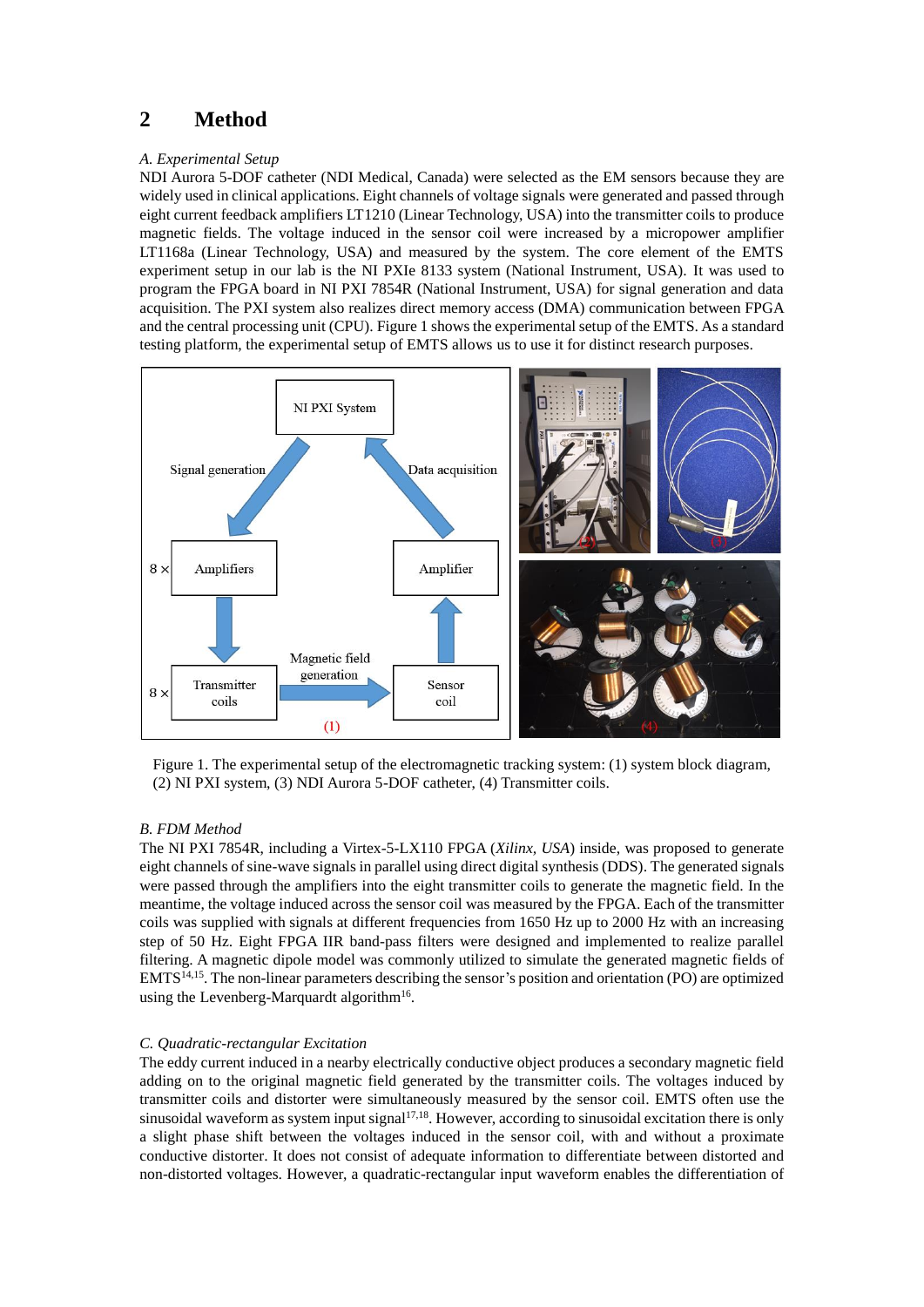the non-distorted voltages<sup>12</sup>. The mutual inductances between sensor and transmitters were calculated and lead to the sensor's PO estimation. The method was implemented by the NI PXI system to achieve faster measurement speed<sup>13</sup>. The constructed EMTS prototype applying quadratic-rectangular excitation was evaluated by experiments with static and dynamic sources of distortion.

#### *D. Experimental Evaluation*

Using LEGO bricks is a standard method to evaluate the accuracy of the EMTS due to the plastic feature and high precision<sup>19,20</sup>. In this work, an accuracy assessment protocol using LEGO bricks (*The Lego Group, Denmark*) is proposed to evaluate all EMTS methods.

#### Figure 2. Accuracy evaluation of EMTS setup

Figure 2 shows the setup of the EM tracker accuracy evaluation. The measurements were performed in a 3D volume of 25.6 cm  $\times$  25.6 cm  $\times$  18 cm. In each measurement, the tracker's position was measured at five layers with  $8 \times 4 = 32$  points for each layer. Each step sensor movement towards x, y, z direction was  $3.2$  cm, 6.4 cm, and 1.92 cm respectively. The positions recorded by LEGO bricks were used as the reference positions to assess the accuracy of the EM tracker. Two metallic disks with different size and material were utilized as the worst case of nearby conductive distorters in the clinical environment. The same setup was also used to measure the standard deviations (SD) of the estimated sensors' PO for the TDM method in a metallic clean environment. In the experiment, each measurement of 160 positions was repeated 30 times to calculate the SD of the PO.

### **3 Results**

#### *A. Refresh Rate*

By applying the FDM method, the system's refresh rate increased to 35.0 fps, which is approximately six times faster than the TDM method. The update rate of the QR method was 1.6 fps, which is much slower than the other two methods because the system needs much longer to measure the steady state response of a rectangular excitation.

#### *B. Accuracy Assessment using LEGO Bricks*

The tracker accuracy in six different scenarios: TDM, FDM and QR methods with and without nearby conductive distorter, was evaluated by LEGO bricks. Figure 3 shows the positional errors of the six measurements.

Figure 3. Error plot of the accuracy measurements. The horizontal axis represents the distance between the sensor and the middle point of the transmitter coils, and the vertical axis represents the positional error.

In a clean environment without metallic distortion, both TDM and FDM methods have a high precision. However, they are not able to track the sensor precisely when there are nearby conductive distorters. For the QR method, the results are similar with and without neighboring conductive distorters. The QR method works properly in a quite small 3D volume within the distance of approximate 11 cm between the sensor and the central point of the transmitter coils. The errors become larger with larger distances between sensor and transmitters.

The positional accuracy of the experimental EMTS decreases while the distance between sensor and transmitter is increasing. In a small working volume with a distance between sensor and center of field generator up to approximately 10 cm, the RMSE of the QR method was measured to be 1.7 mm and 2.0 mm in clean and distortion environment, respectively<sup>12</sup>.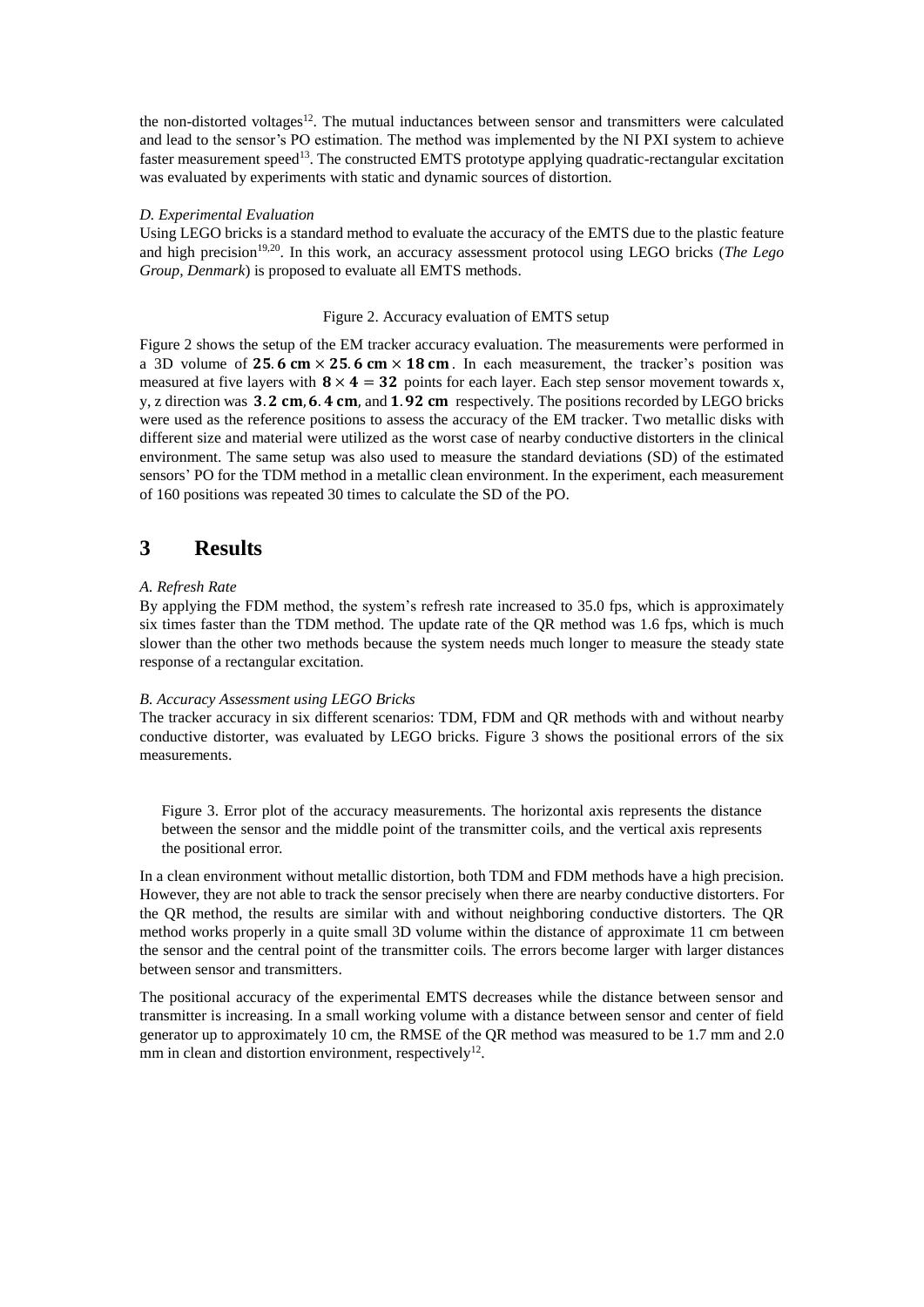

environment. The horizontal axis represents the distance between the sensor and the middle point of the transmitter coils, and the vertical axis represents the standard deviations.

As shown in Figure 4, the SD of the measured PO in all x, y, z positions and pitch, yaw orientations increase while the distance between sensor and transmitter is becoming larger. The maximum SD of the x direction within the testing volume is measured to be 1.4 mm, which is too large and requires to be reduced for clinical applications.

### **4 Discussion**

In this work, we presented the FDM and QR method developed to enhance the EMTS performances. The results show that the PO estimation frame rate and the robustness to nearby conductive distortions of the EMTS were improved. Compared to the TDM method with the refresh rate of 6 fps, the FDM method increased the refresh rate of the EMTS experimental setup up to 35 fps. The positional accuracy of the EMTS by applying both methods was similar. For both the TDM and FDM method of the experimental EMTS, 20 periods of voltage signals induced in the sensor coil were measured and averaged. The measurement speed has the room to be increased by acquiring fewer signal periods. To reduce the conductive distortion, the QR method currently only works properly in a small testing volume with a distance between the sensor and the center point of the field generator of up to 11 cm. In larger working volume, the performance of QR method is poor because the measured steady-state signal of the system response to the rectangular excitation is weak. Increasing the generated signal amplitude and using amplifiers with larger gains are the potential ways to improve the QR method. The current refresh rate of the QR method is 1.6 fps that is too low for real-time clinical navigation. Therefore, we are investigating a new method to increase the system speed. The SD of the estimated position and orientation of the sensor becomes larger when the distance between the sensor and transmitter increases. By increasing the distance, the measured voltage induced in the sensor coil has a smaller signal to noise ratio (SNR). The averaging process can be applied to increase the accuracy of the measured PO of the sensor<sup>22</sup>. However, it takes more time to run the averaging algorithm. Therefore, we will investigate if Kalman filtering could reduce the SD of the tracked PO of the sensor without slowing down the measurement speed. Furthermore, the evaluation of the self-built EMTS setup in clinical environment, e.g. in angiographic laboratory, and a systematic comparison between with commercially available EMTS is part of future research.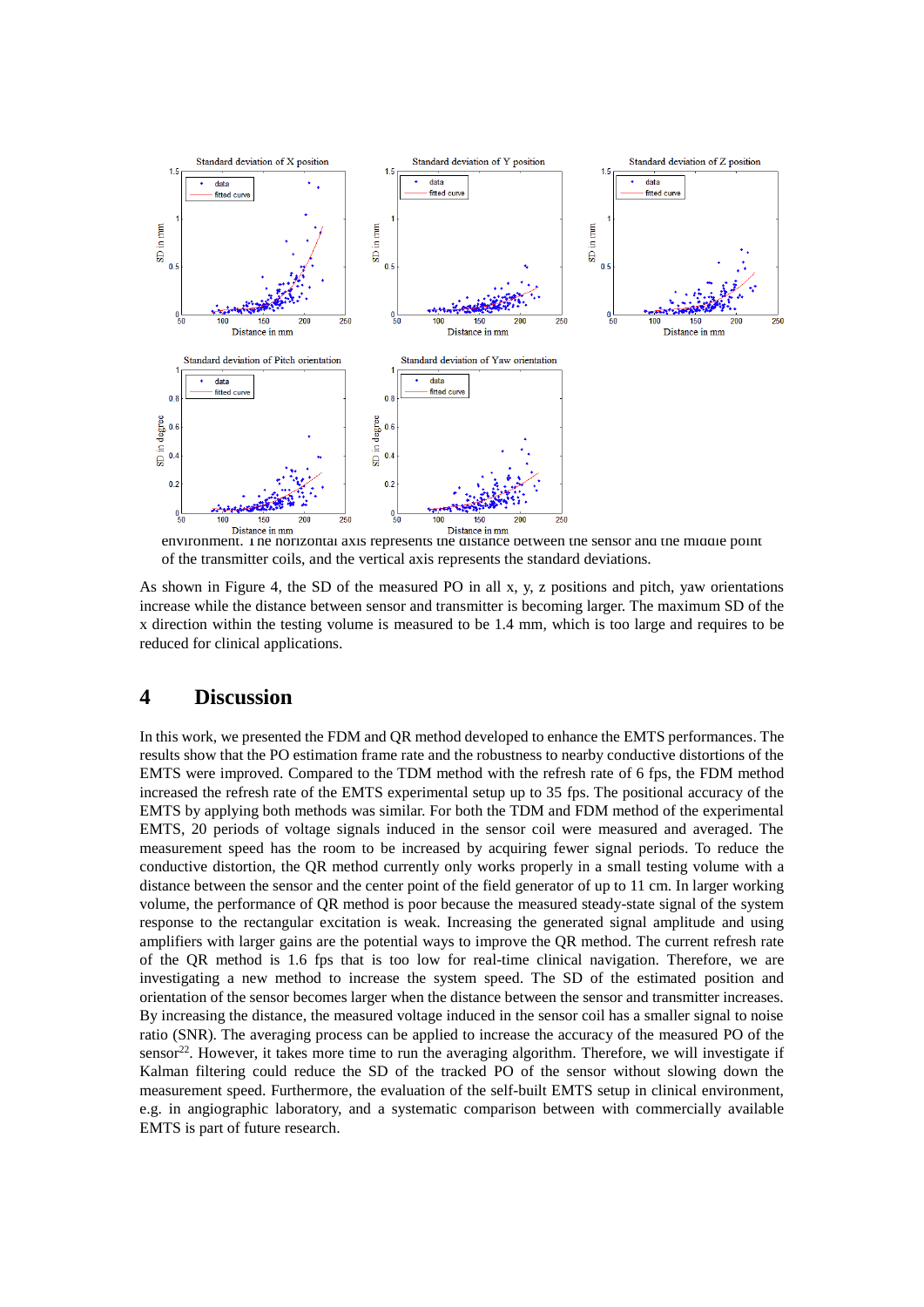### **5 Acknowledgement**

The work of this paper is partly funded by the Federal Ministry of Education and Research within the Forschungscampus STIMULATE under grant number '13GW0095A'.

### **6 References**

- [1] A. M. Franz, T. Haidegger, W. Birkfellner, K. Cleary, T. M. Peters, and L. Maier-Hein, "Electromagnetic tracking in medicine--a review of technology, validation, and applications," IEEE Trans Med Imaging 33 (8), 1702–1725 (2014).
- [2] G. S. Fischer and R. H. Taylor, "Electromagnetic Tracker Measurement Error Simulation and Tool Design," in Medical Image Computing and Computer-Assisted Intervention – MICCAI, 73– 80 (2015).
- [3] Z. Yaniv, E. Wilson, D. Lindisch, and K. Cleary, "Electromagnetic tracking in the clinical environment," Med. Phys. 36 (3), 876 (2009).
- [4] R. F. Higgins, AC magnetic tracking with phase disambiguation, US Patent, US8121812 B2, (2012).
- [5] A. Govari, Electromagnetic position single axis system, US Patent, US6484118 B1, (2002).
- [6] Z. Zhang and G. Liu, "The Design and Analysis of Electromagnetic Tracking System," JEMAA 05 (02), 85–89 (2013).
- [7] K. O'Donoghue and P. Cantillon-Murphy, "Low Cost Super-Nyquist Asynchronous Demodulation for Use in EM Tracking Systems," IEEE Trans. Instrum. Meas. 64 (2), 458–466 (2015).
- [8] T. Bien and G. Rose, "Algorithm for calibration of the electromagnetic tracking system," in IEEE-EMBS International Conference on Biomedical and Health Informatics (BHI) , pp. 85–88 (2012).
- [9] J. Hummel, M. Figl, C. Kollmann, H. Bergmann, and W. Birkfellner, "Evaluation of a miniature electromagnetic position tracker," Med. Phys. 29 (10), 2205 (2002).
- [10] S. LaScalza, J. Arico, and R. Hughes, "Effect of metal and sampling rate on accuracy of Flock of Birds electromagnetic tracking system," Journal of Biomechanics 36 (1), 141–144 (2003).
- [11] W. Birkfellner, F. Watzinger, F. Wanschitz, R. Ewers, and H. Bergmann, "Calibration of tracking systems in a surgical environment," IEEE Trans Med Imaging 17 (5), 737–742 (1998).
- [12] T. Bien, M. Li, Z. Salah, and G. Rose, "Electromagnetic tracking system with reduced distortion using quadratic excitation," Int J Comput Assist Radiol Surg 9 (2), 323–332 (2014).
- [13] M. Li, T. Bien, and G. Rose, "Construction of a conductive distortion reduced electromagnetic tracking system for computer assisted image-guided interventions," Med Eng Phys 36 (11), 1496– 1501 (2014).
- [14] Jianfeng Xie, Cheng Qin, Xin Zhou, Langtao Huang, Xiaotao Han, Min Wang, and Liang Li, "The Simulations and Experiments of the Electromagnetic Tracking System Based on Magnetic Dipole Model," IEEE Trans. Appl. Supercond. 24 (3), 1–4 (2014).
- [15] S. Song, C. Hu, B. Li, X. Li, and M. Q.-H. Meng, "An Electromagnetic Localization and Orientation Method Based on Rotating Magnetic Dipole," IEEE Trans. Magn. 49 (3), 1274–1277 (2013).
- [16] J. T. Sherman, J. K. Lubkert, R. S. Popovic, and M. R. DiSilvestro, "Characterization of a Novel Magnetic Tracking System," IEEE Trans. Magn. 43 (6), 2725–2727 (2007).
- [17] K. O'Donoghue, D. Eustace, J. Griffiths, M. O'Shea, T. Power, H. Mansfield, and P. Cantillon-Murphy, "Catheter Position Tracking System Using Planar Magnetics and Closed Loop Current Control," IEEE Trans. Magn. 50 (7), 1–9 (2014).
- [18] E. Paperno, I. Sasada, and E. Leonovich, "A new method for magnetic position and orientation tracking," IEEE Trans. Magn. 37 (4), 1938–1940 (2001).
- [19] K. O'Donoghue and P. Cantillon-Murphy, "Planar Magnetic Shielding for Use With Electromagnetic Tracking Systems," IEEE Trans. Magn. 51 (2), 1–12 (2015).
- [20] T. Haidegger, G. Fenyvesi, B. Sirokai, M. Kelemen, M. Nagy, B. Takács, L. Kovács, B. Benyó, and Z. Benyó, "Towards unified electromagnetic tracking system assessment-static errors," Conf Proc IEEE Eng Med Biol Soc, 1905–1908 (2011).